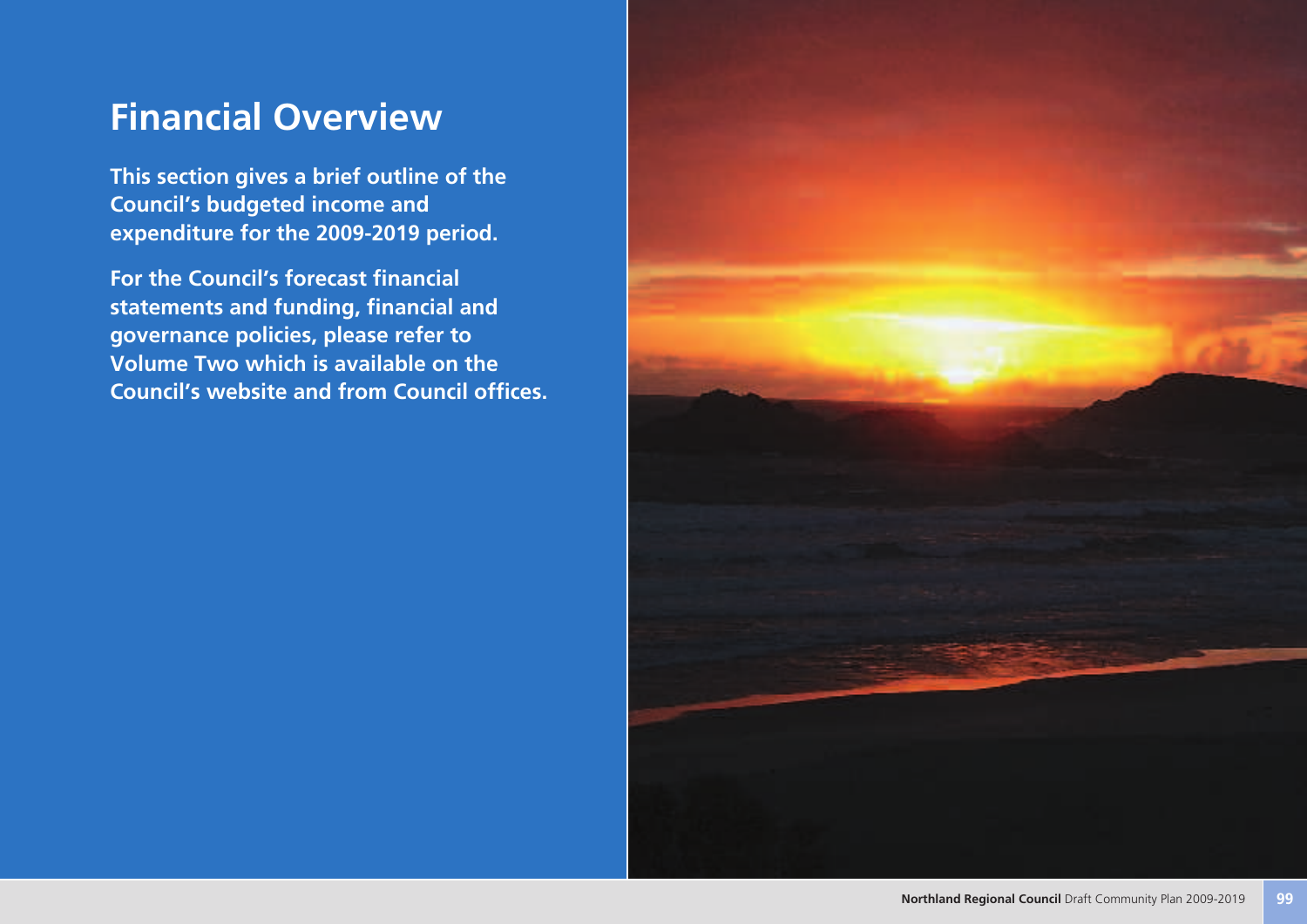# **Financial Overview** (All figures are GST exclusive, unless stated otherwise)



### **Forecast 10 year operating expenditure and funding sources**

Operating expenditure pays for the Council's day-to-day operations and services. The graph shows operating expenditure to be funded and associated funding sources (refer to the Funding Impact Statement for further detail).

### **Funding of Operating Expenditure**

Operating expenses are funded through rates, fees and charges, grants and subsidies and other income.

Rates revenue is calculated to recover the balance of gross expenditure after allowance has been made for the other sources of revenue.

### **Forecast 2009-2010 operating expenditure funding sources**



*\* Excludes cash reserves utilised to fund the \$13M grant towards the establishment of the Regional Events Centre.*

### **Rates**

Targeted general rates are made up of two rates; targeted council services rate and targeted land management rate. Targeted general rates are paid on all rateable properties in Northland.

Targeted rates include various river management rates, a Northland regional recreational facilities rate, a targeted regional infrastructure rate, a new transport services rate and a new targeted rescue helicopter services rate. In the 2010-2011 financial year, the Council is considering levying a rate of about \$400,000 in total to fund the Regional Growth Programme.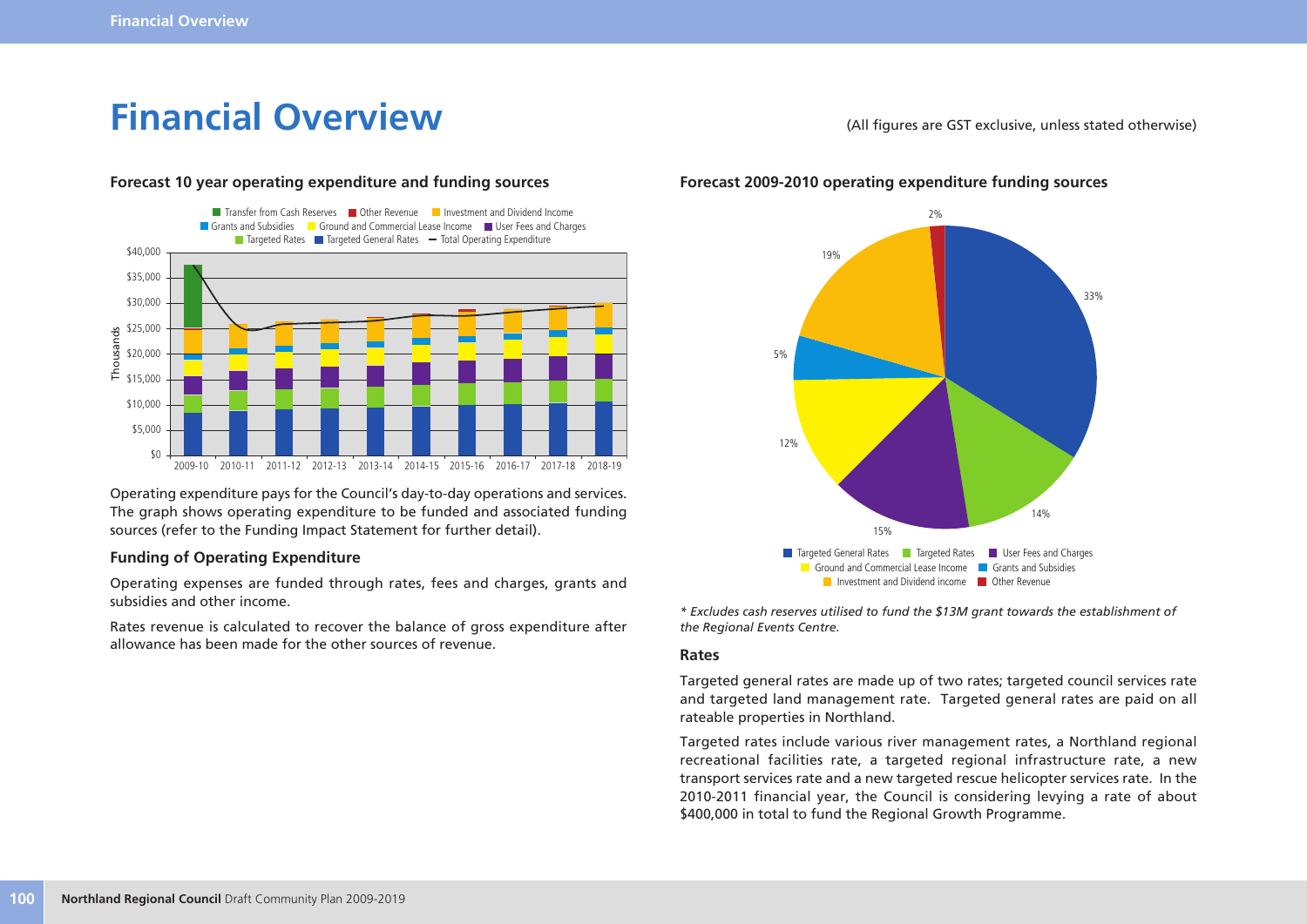Total rate revenue on existing rates is forecast to increase by 1.3% from the 2008- 2009 financial year. When the new rates to pay for the Helicopter Rescue Services (\$625,412) and Bus Transport in the Whängärei District (\$408,690) are introduced in 2009-2010, total rate revenue (excluding targeted river rates) is forecast to increase by 11.5%. It is intended that the revenue generated from the Targeted Rescue Helicopter Services rate will be remitted to the Northland Emergency Services Trust by way of a grant and will not be used to fund Council activities. The Targeted Transport rate represents funding previously collected on behalf of the Northland Regional Council by the Whängärei District Council and does not represent a funding increase.

This information is summarised in the table below:

#### **Proposed Rate Movement from 2008-2009 to 2009-2010**

|                                                | Current    | Proposed   |            |                           |
|------------------------------------------------|------------|------------|------------|---------------------------|
| Including GST                                  | 2008-2009  | 2009-2010  | Movement   | Movement<br>$\frac{0}{0}$ |
| Targeted Land Management Rate                  | 4,216,187  | 4.406.108  | 189.921    | 4.50                      |
| Targeted Council Services Rate                 | 4,532,536  | 5,155,068  | 622,532    | 13.70                     |
| Targeted Regional Infrastructure Rate          | 610,059    | 637.454    | 27,395     | 4.50                      |
| Targeted Regional Recreational Facilities Rate | 1,965,603  | 1,269,174  | $-696,429$ | $-35.40$                  |
| <b>Total Existing Rates</b>                    | 11,324,385 | 11,467,804 | 143,419    | 1.27                      |
| Proposed New Rates                             |            |            |            |                           |
| Targeted Rescue Helicopter Services            |            | 703,589    | 703.589    | 100.00                    |
| Targeted Transport Rate (Whängärei District)   |            | 459.776    | 459.776    | 100.00                    |
| Total Proposed New rates                       |            | 1,163,365  | 1,163,365  |                           |
| Total Proposed Rates 2009-2010                 | 11,324,385 | 12,631,169 | 1,306,784  | 11.54                     |

Rates collected for river management schemes are excluded from the above calculations. Council is proposing to increase the river management scheme rates by 4.5% in 2009-2010 and by inflation thereafter.

The projected rate revenue increase for the 2010-2011 financial year is 7.1%. This increase will provide an additional (\$823,000) rate revenue; the introduction of the proposed targeted regional growth programme rate (\$401,681) is included in this increase. The projected rate increase for the 2010-2011 financial year is 3.3% which is forecasted inflation, with the exception of the targeted regional recreational services rate, which is not increased and the targeted council services rate, which is increased by an additional 2%. The projected rate increase for the 2011-2012 financial year is 2.4% which is in line with projected inflation.

### This information is summarised in the table below:

### **Proposed Rate Movement from 2009-2010 to 2010-2011**

| Including GST                                  | Current<br>2009-2010 | Proposed<br>2010-2011 | Movement | Movement<br>$\%$ |
|------------------------------------------------|----------------------|-----------------------|----------|------------------|
| Targeted Land Management Rate                  | 4,406,108            | 4,551,509             | 145.401  | 3.30             |
| Targeted Council Services Rate                 | 5,155,068            | 5.425.084             | 270.016  | 5.20             |
| Targeted Regional Infrastructure Rate          | 637,454              | 658,490               | 21.036   | 3.30             |
| Targeted Regional Recreational Facilities Rate | 1,269,174            | 1,280,235             | 11.061   | 0.90             |
| Targeted Rescue Helicopter Services            | 703,589              | 726,807               |          |                  |
| Targeted Transport Rate (Whängärei District)   | 459,776              | 464,190               |          |                  |
| <b>Total Existing Rates</b>                    | 12,631,169           | 13,106,315            | 447,514  | 3.54             |
| Proposed New Rates                             |                      |                       |          |                  |
| Targeted Growth Programme Rate                 |                      | 451,891               | 451,891  | 100.00           |
| <b>Total Proposed New Rates</b>                |                      | 451.891               | 451.891  |                  |
| Total Proposed Rates 2010-2011                 | 12.631.169           | 13,558,206            | 899,405  | 7.12             |

Projected rate increases beyond the 2010-2011 financial year are in line with inflation, with the exception of the 2014-2015 financial year. In 2014-2015, the targeted council services rate has been increased by 2% over the rate of inflation.

Projected inflation adjustments over the ten year period of the plan are based on the Business and Economic Research Limited (BERL) economic forecasts.

The funding impact statement provides details on the total rates different groups of ratepayers will incur under this plan (refer to Volume Two of this Draft Long Term Council Community Plan).

### **User Fees and Charges**

For 2009-2010 Council is proposing to levy new charges for the review of water allocation. Council has reviewed charging levels and where appropriate has increased some charges to cover increased costs. There are no other significant changes to user fees and charges. User fees and charges are outlined in Volume Two of this Draft Long Term Council Community Plan.

### **Grants and Subsides**

Council receives Government subsidies for some activities including transport planning and oil spill planning, state of the environment and biosecurity activities.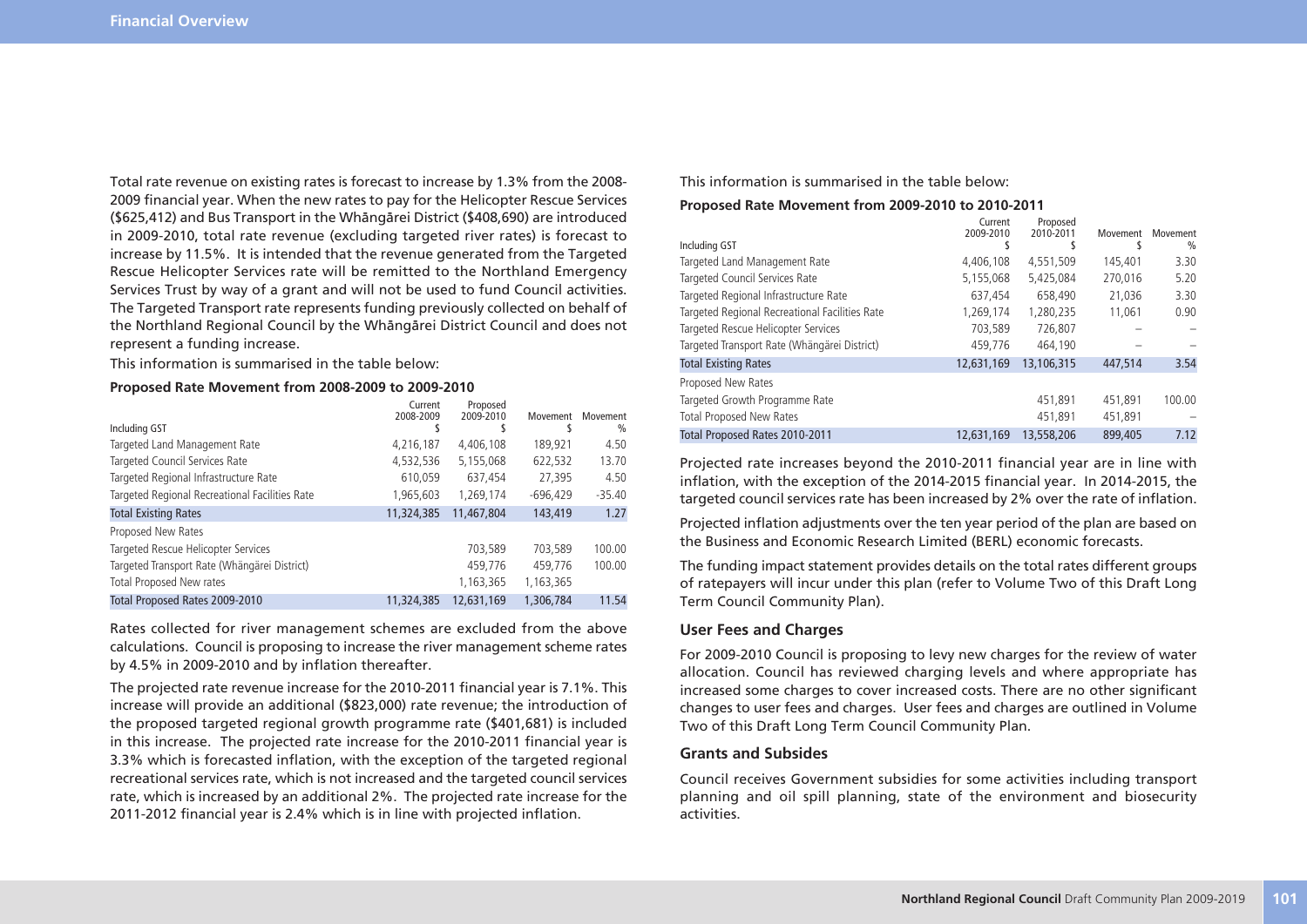## **Financial Overview**

### **Investment Revenue**

Council holds a mix of investment assets including; cash, property, and equity. In the 2009-2010 financial year Council projects investment income to be \$8,215,463.

### **Capital Expenditure (10 Year Forecast)**

### **Forecast 10 year capital expenditure programme**



The forecast capital expenditure for Council operations and assets totals \$3,909,903 consisting of new capital expenditure for 2009-2010 of \$1,622,078 and capital expenditure to be carried forward from previous financial years of \$2,287,825.

Capital expenditure includes the cyclical replacement of plant and equipment; \$2,832,302 for information technology; \$55,000 for furniture and office equipment; \$219,237 commercial building maintenance and repairs; \$300,000 vehicle replacement; \$413,364 operational plant and equipment; \$90,000 for stock truck effluent sites.

The Northland Regional Council does not undertake significant works related to community infrastructure such as roading and water supply. In 2005, the Council assumed responsibility for the restoration, maintenance and ongoing management of the Awanui River Flood Management Scheme. Council is currently working on the development of an asset management plan for this asset. Council expects that on completion of the river modeling programme, some communities will choose to develop river management infrastructure. Council is not able to project capital expenditure relating to river management infrastructure until the river modeling is complete and consultation with affected communities has been undertaken.

Significant information technology expenditure is planned over the coming three years. Our Council is an information dependent organisation that relies on technology to ensure the efficient and effective delivery of Council services and activities. Of the \$2,832,302 budgeted to be spent on Information Technology in the 2009-2010 financial year, \$2,287,825 relates to projected expenditure carried forward from previous financial years.

Council needs to replace its core regulatory software (as the vendor no longer offers support/upgrades for its existing equipment) and this will be paid for using funds set aside in the previous Council Community Plan

The core regulatory system will be replaced by a solution dubbed IRIS (Integrated Regional Information System) to be built for a collaborative group of six regional councils by Datacom. More details on the IRIS project can be found page 229 of this plan.

Council also plans to implement a new document management system ahead of the IRIS project.

Council is also intending to construct two sites in Northland where stock truck effluent can be emptied; one in the Far North and one in the Kaipara District. Council has set aside \$90,000 for the total cost of purchasing two sites and constructing settlement ponds.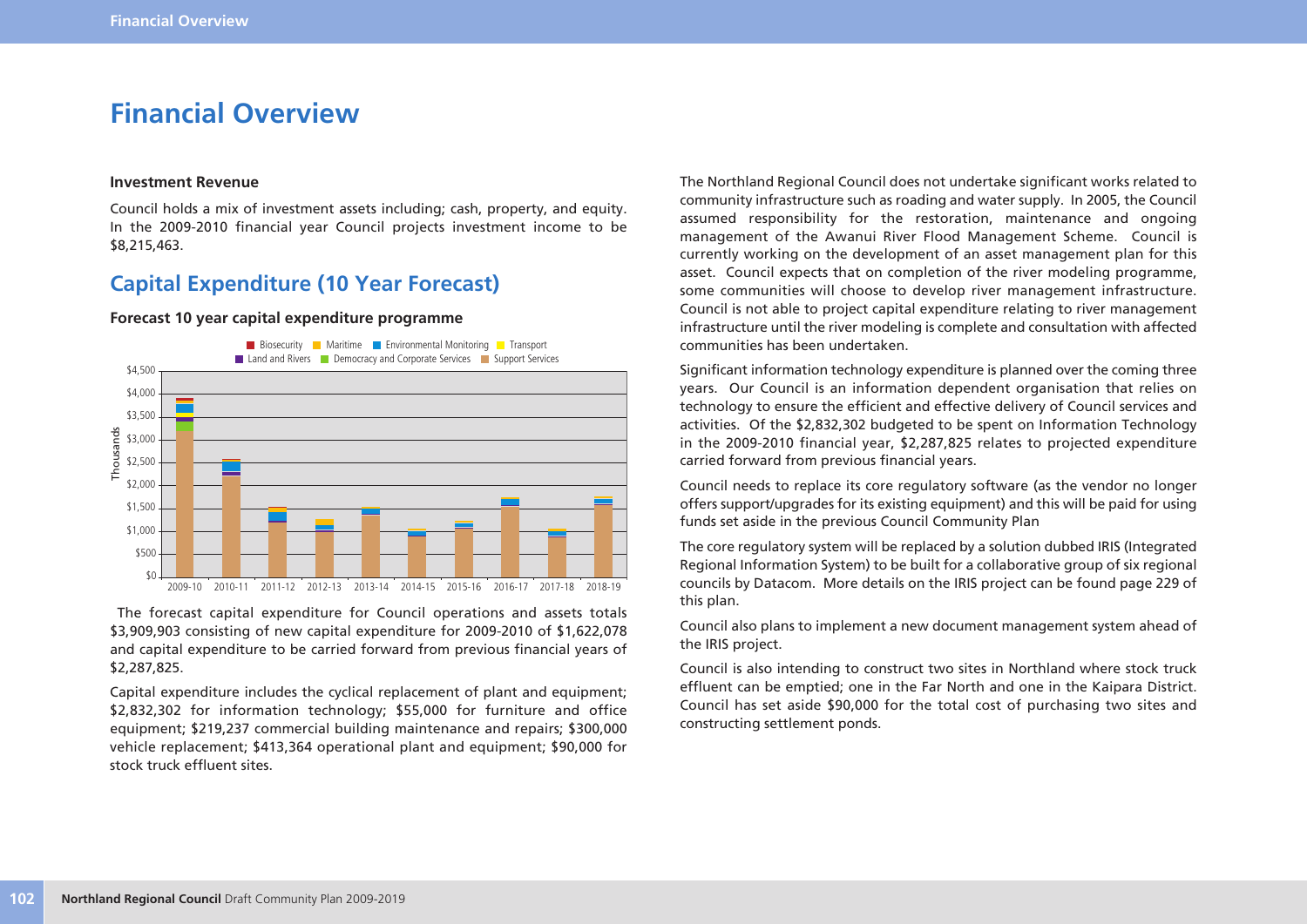Other capital projects are principally related to the Council's core environmental monitoring activities. For example, the Council has a network of electronic and telemetry rainfall, river level and air quality monitoring devices located across the region. These systems are frequently electronic and integrated to other electronic recording and quality management systems. The Council also has responsibility for biosecurity, animal and pest control and harbor navigation safety which require investment in vehicles and watercraft and other related plant and equipment.

Capital expenditure is funded from depreciation, borrowings and reserves.

### **Expenditure and Funding Sources 2009-2010**

For the 2009-2010 year, each dollar of the Council's gross expenditure will be applied to activities as follows; rates contribute the balance after fees and other income:



#### **Forecast 2009-2010 Gross Expenditure**

- Democracy and Corporate Services (5 cents). m.
- Regional Information and Engagement (5 cents). П
- Ē Regional Economic and Development (10 cents).
- Resource Management Planning (5 cents). Ē.
- Transport (9 cents). Ē.
- Consents and Environmental Advice (8 cents). Ē
- Ē. Environmental and Consent Compliance Monitoring, Hazardous Substances (18 cents).
- Land and Rivers, including river control and flood protection (12 cents). П
- П Biosecurity including plant and pest control (8 cents).
- Emergency Management (1 cent). Г
- Harbour Safety, navigation, and oil spill contingency planning and management Ē. activities (5 cents).
- Asset Purchases (14 cents).  $\overline{\phantom{a}}$
- The cost of all activities includes a component of Support Services costs (Finance, П Information Services, Human Resources and Records Management and Administration).

### **Forecast Total Sources of Funding for 2009-2010**

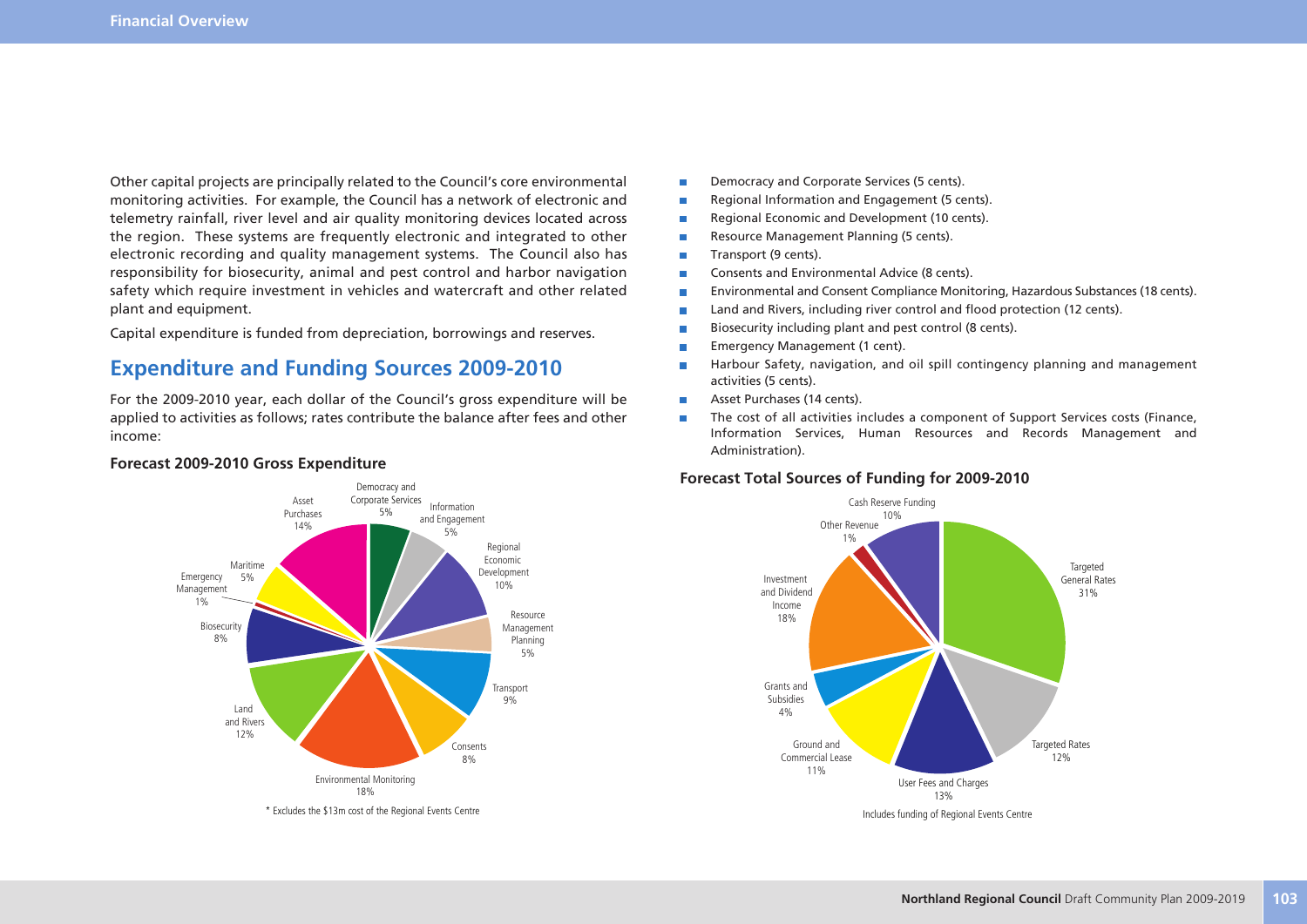# **Financial Highlights**

**The purpose of this section is to highlight some new key issues.**

### **Rating**

### **Intention to move to Certificate of Estimate Projected Value**

The Council is proposing to use the certificate of projected value when assessing the rate in the dollar for each district, based on the land value of each property for the targeted land management rate and the targeted infrastructure rate. The Council is proposing to use the certificate of projected value to determine the proportion of revenue to be collected from each district when setting the targeted council services rate.

In 2003 the Local Government (Rating) Act 2002 came into effect. Under this legislation the regional councils were required to set their own rates using methods they considered to be appropriate.

At that time the Council levied a targeted land management rate and a targeted fixed environmental rate.

The land management rate applied to land and river management planning and biosecurity activities. The rate is set as a rate in the dollar on the land value of each rating unit in the Kaipara district and each separately used or inhabited parts of rating units in the Far North and Whängärei districts of the Northland region.

The targeted environmental rate is differentiated by location and based on the 10 year average capital value of the constituent districts of the Northland region. The rate is a fixed rate set per separately used or inhabited parts of rating units in the Far North and Whängärei districts of the Northland region.

The Council sets the rates annually based on property values as independently assessed by Quotable Value. The districts in the Northland region are revaluated for rating purposes triennially, one district per year. Rapid growth in property prices in recent years has led to large 'spikes' in average property values as each district has been revalued. Annual valuations have influenced the amount of land management rate revenue gathered from each district in any one year. Typically, those in the most recently revalued district will pay a larger share of the Council's overall land management rate, that share then decreasing over the following two years as the other districts are revalued. The fixed environmental rate has not been subject to significant valuation swings as it is set based on a 10 year rolling average capital value of the constituent districts of the Northland region.

In a bid to offer ratepayers more certainty and smooth out the fluctuations created by the current system the Northland Regional Council is proposing to move to a system of equalised values. An estimate of projected valuation can be carried out under section 131 of the Local Government Rating Act 2002. What this means is that the Regional Council will be provided with interim values for each district at a given date which can then be used for rating purposes. Moving to this system of estimating projected values, effectively puts the total value of each district to a common valuation year and removes current rating fluctuations resulting from misaligned effective valuation dates. The targeted council services rate (previously known as the targeted fixed environmental rate) and the targeted land management rate will now be set according to the certificate of projected value. A significant portion of regional councils follow this approach.

The alternative option available to the Council is to implement a common revaluation date in the region. The cost of achieving the common revaluation date was considered by the Council to be prohibitive.

Moving to this equalised value approach from 2009-2010 is an opportune time, as the current system has operated since 2003-2004 and has impacted on each District equally.

### **Discontinue rate for other recreational facilities**

During the previous three financial years, as part of the Northland Regional Recreational Facilities Rate, the Council collected \$5.63 (including GST) from the ratepayers in the Whängärei, Kaipara and Far North Districts to be used to develop other recreational facilities throughout the Northland region.

The Regional Council has agreed, subject to certain criteria being met, to contribute \$700,000 to the new 50m swimming pool complex in Dargaville and \$500,000 to the Far North District Council to help fund a \$2 million multi-purpose building at the Kerikeri Sports Complex. These contributions will be made from the Council's Recreational Facilities Rate established in 2006.

The Council is no longer intending to collect this rate for other recreational facilities.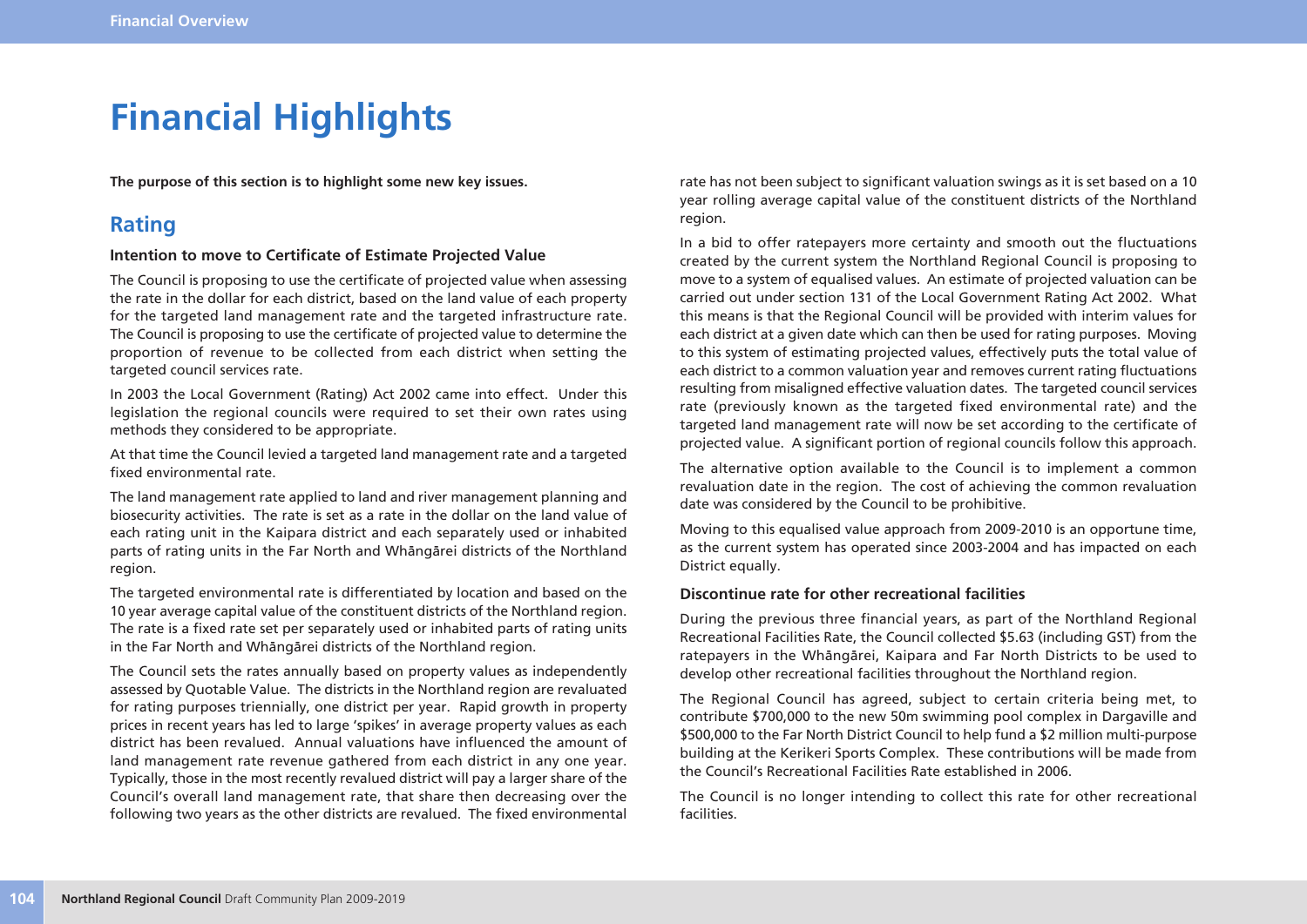### **Funding the Regional Growth Programme**

It is widely recognised that developing a growth programme for Northland is a top priority because managing changing population trends, developing a diverse economic base and sustainably managing the natural environment requires well planned infrastructure and regionally co-ordinated economic development plans.

Creation of a proactive growth programme for Northland will provide an integrated framework for developing the region to its full potential using a sustainable development approach that considers social, cultural and environmental factors alongside economic and growth opportunities.

The Council intends to fund the Regional Growth Programme expenditure budgeted for 2009-2010 of \$401,681 from funds previously set aside in the forestry equalisation reserve.

From 1 July 2010, the Council intends to fund the Regional Growth Programme by way of a new targeted rate. This rate is subject to further public consultation to take place during the 2010-2011 Annual Plan process.

The rate is to be set on each rating unit in the Kaipara District and each separately used or inhabited parts of rating units in the Far North and Whängärei Districts of the Northland region. The rate is calculated as a rate in the dollar of the rateable land value of each rating unit. The rate in the dollar is different according to the location of and within each territorial authority district and the differences are in accordance with a certificate of valuation changes supplied by Quotable Value NZ Limited.

### **Funding the Local Share for Passenger Transport Services**

Under the Land Transport Management Act 2003, the Northland Regional Council is responsible for administering public passenger transport services. The Whängärei urban bus service contract was recently re-tendered and on 1 July 2008 the new operator commenced service.

The new service provides increased hours of operation and frequency of trips.

Passenger transport nationally and regionally is receiving increased patronage as petrol prices rise, and urban congestion and parking restrictions become a significant impediment to the use of private motor vehicles in urban areas. Environmental concern is also a factor.

Bus passenger services are funded by a combination of fare revenue, local funding (rates) and New Zealand Transport Agency subsidy. The cost remaining after fare revenue is funded equally (50:50) by local funding and Central Government subsidy. To date, the local share (50%) of funding for the service has been provided by the Whängärei District Council, with the remainder funded by the New Zealand Transport Agency. In 2009-2010, the total projected cost of the contract is \$1,539,700, with fare revenue projected to provide \$678,000, leaving a local funding requirement of \$425,000 and the New Zealand Transport Agency Subsidy of \$425,000.

Under current arrangements, the administration of the bus service contract is carried out by the Northland Regional Council, but funding decisions require the prior approval of the Whängärei District Council, which must make these decisions amidst other increasing demands on its annual budget.

As a precursor to tendering the contract, given the provision of passenger services being a Regional Council responsibility, the Northland Regional Council intends to take over the collection of the local funding of the service from Whängärei District Council on the basis that:

- there is nationally and regionally a push for more, affordable passenger **The Contract of the Contract** transport services;
- the provision for passenger services is a Regional Council responsibility; m.
- such provision need secure funding arrangements; and m.
- the current funding arrangements make efficient administration of the m. growing contracted service very difficult for Council staff.

It was therefore agreed that from 1 July 2009, the Northland Regional Council has responsibility for rating for the local funding required.

The Whängärei District Council agreed to provide \$400,000 to cover the local share requirement for the 2008-2009 financial year, this amount being consistent with the Whängärei District Council's past annual contribution.

The introduction of the new bus service provider on 1 July 2008, saw the Northland Regional Council increase the average bus fare by \$1. This was the first such increase in six years. The cost of the local funding requirement was not increased.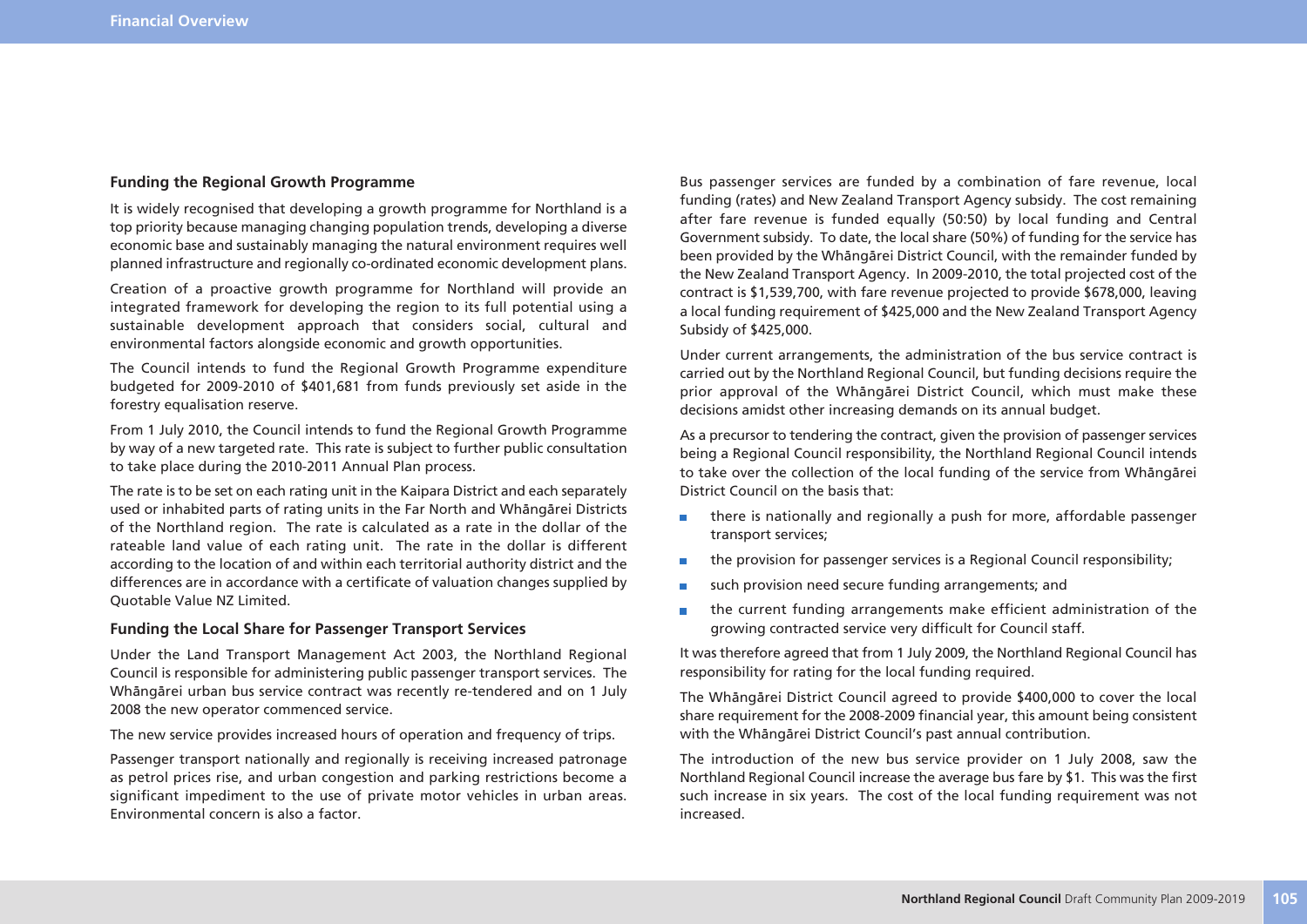## **Financial Highlights**

The Northland Regional Council is now intending to levy a targeted Transport Rate over the Whängärei District. The Council acknowledges the bus service operates in the Whängärei urban area only and if the strict principle of user pays is applied, a targeted rate would be levied over the Whängärei urban area only. However, the Council considers there to be a wider public good element to the Whängärei District, and is therefore intending to levy a District wide rate. The wider district will benefit from:

- The contribution of the modern passenger transport service to Whängärei's  $\overline{\phantom{a}}$ image as a progressive district;
- $\blacksquare$ The potential for 'park and ride' options for people living outside the urban area (as has been discussed by the Bus Subcommittee); and
- The ease of vehicle travel within and through the urban area through  $\blacksquare$ reduced congestion.

It is intended to set a rate for \$408,690 in the form of a fixed charge, to be levied on each separately used or inhabited parts of rating units in the Whängärei District. The intended fixed charge is \$11.40 (GST exclusive).

### **Funding of Hätea Channel Dredging**

Based on the work carried out by the Hätea River Channel Working Group comprised of the Northland Regional Council, the Whängärei District Council and stakeholder group representatives, the Council agreed to jointly fund the dredging and improvement of aids to navigation with the Whängärei District Council.

The funding contribution made by the Northland Regional Council was funding by way of a rate levied over the Whängärei District and channel user charges levied against owners of vessel moorings, berthing and slipping structures.

The dredging and upgrade of aids to navigation was completed in December 2008 and made a significant improvement to navigation safety in the upper reaches of Whängärei Harbour.

The Northland Regional Council has now received a formal request from the Hätea River Channel Working Group, recommending the continuation of a Whängärei District wide rate to cover the cost of future Hätea River Channel maintenance dredging.

In 2008-2009 the Council rated each rating unit in the Whängärei District at \$2.50 (GST exclusive) to collect \$92,000.

The working group has requested the Council to establish a reserve and collect \$50,000 in rates each year. These funds should be set aside in a separate reserve so that should further dredging be required, funding is immediately available. A similar request has been made to Whängärei District Council. The working group envisages the funds being applied to:

- 1. Ongoing maintenance dredging;
- 2. Disposal of dredged spoil material; and
- 3. The provision of an annual hydrographic survey of the river.

It should be noted that the demand for ongoing dredging of the river is uncertain as there is no data available to indicate the dredging return time. The annual cost for a hydrographic survey from Onerahi to the Town Basin is estimated to be \$8000. The ongoing cost of aids to navigation maintenance will be met by the Council Maritime operating budget.

It is recommended that the Council reserves be capped at \$200,000.

The benefit of this option is that funding would be readily available should the need for maintenance dredging become apparent.

The alternative option is to take a wait and see approach. Should the Hätea River Channel require future dredging the working group would make an application to the Council at that time and the Council would then consider funding options and consult on these via the Annual Plan process. As part of this process, the Council may choose to fund the expenditure from reserves in the first instance to be repaid thereafter, similar to the process undertaken for the dredging carried out in 2008-2009.

The downside of this alternative is the length of time and uncertainty involved in going through an Annual Plan process. Experience has shown that delays in the process can be frustrating for harbour users. Funding for an annual hydrographic survey would also need to be found elsewhere.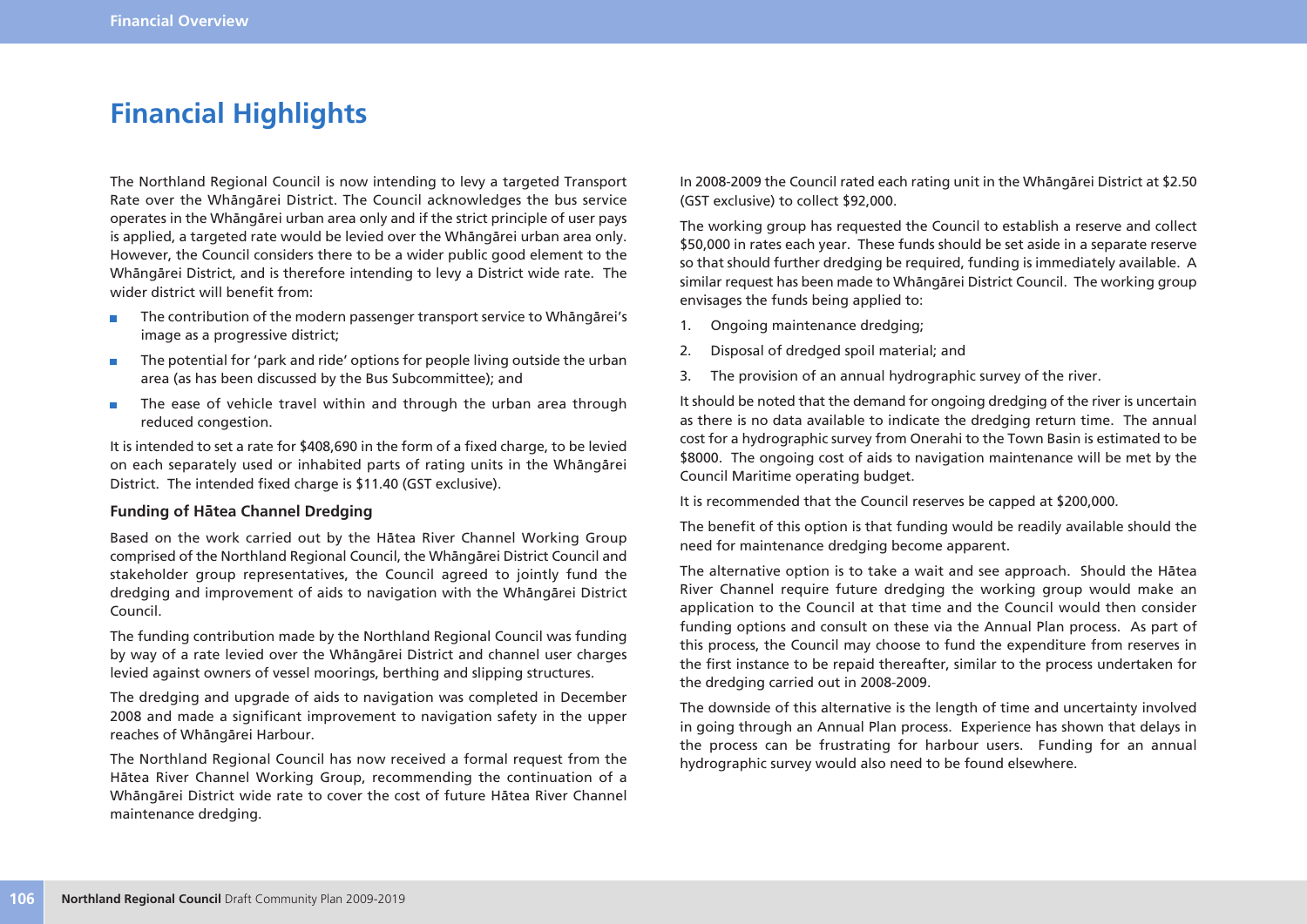# **Financial Strategy**

There are a number of strategies and polices that address and manage various facets of the financial operations of the Northland Regional Council. The objective of these various strategies and policies is to manage the public's investment assets and the Council's revenue, expenditure, assets, liabilities and general financial dealings, prudently and in a manner that promotes the current and future interests of the community.

The purpose of this section is to outline these various policies and strategies in one location. More detail can be gained by referring to the full policies and strategies contained within this 2009-2019 Draft Northland Community Plan.

### **Balanced budget**

In accordance with section 100 of the Local Government Act, the Council will set its projected operating revenue at a level sufficient to meet the current year's projected operating expenditure, except where the Council resolves that it is financially prudent not to do so. The Council may set projected operating revenues at a different level from projected operating expenditure; the key reasons for doing so are as follows:

- The Council may choose to not fund depreciation on some Council assets.  $\overline{\phantom{a}}$ The Council believes that funding depreciation on new assets (rather than replacement assets) such as the development of new River Management Schemes, results in the ratepayers having to fund both the infrastructure and the replacement of the infrastructure, which goes against the principle of intergenerational equity.
- To smooth the rating burden, the Council also may elect to fund certain  $\overline{\phantom{a}}$ operational expenditure from reserves, including prior year surpluses.
- Where the Council funds capital expenditure from public debt or internal  $\overline{\phantom{a}}$ borrowing, the Council will operate a surplus of revenue over expenditure until such time as the loan is repaid.

### **Funding principles**

Levels of service and operating programmes are established in a variety of policies, plans and strategies that the Council has prepared and adopted pursuant to various pieces of legislation.

Expenditure budgets are set to deliver upon those levels of service and operating programmes.

The funding of the operating expenditure budgets and operating programmes is based upon a number of principles. The application of these principles is outlined in detail in the Revenue and Financing Policy section and outlined briefly here:

- The first is the principle of public good. Public goods are goods or services m. that provide benefits to the whole community. Benefits to the whole community accrue when individual users cannot be easily identified or cannot be easily excluded from entry. These activities should be funded from general funds.
- Second is the principle of beneficiary/exacerbator pays. This is where an individual or group of individuals directly benefits from the service provided by the Council, or causes the Council to provide a service or incur expenditure. That party then pays for that service.
- The third is where the Council is providing services that are part of national  $\blacksquare$ programmes or the Government provides subsidies to the Council to supply certain services, in which case the Council will claim for those Government grants/subsidies.
- Fourth is where the Council provides services to a specific area or group  $\overline{\phantom{a}}$ within the regional community but there is no mechanism to directly charge those beneficiaries or exacerbators. The Council will then use targeted rates to match the costs and benefits of those services. Targeted rates may also be set by the Council when it considers the rating valuation system used in setting the targeted rate provides a more acceptable alignment to the expenditure to be funded, in comparison to the general rate, or where the Council considers separate, targeted rating provides greater transparency and accountability to the ratepayer.

The balance of the Council's funding requirements will be funded from general rates and investment revenue, referred to as general funds.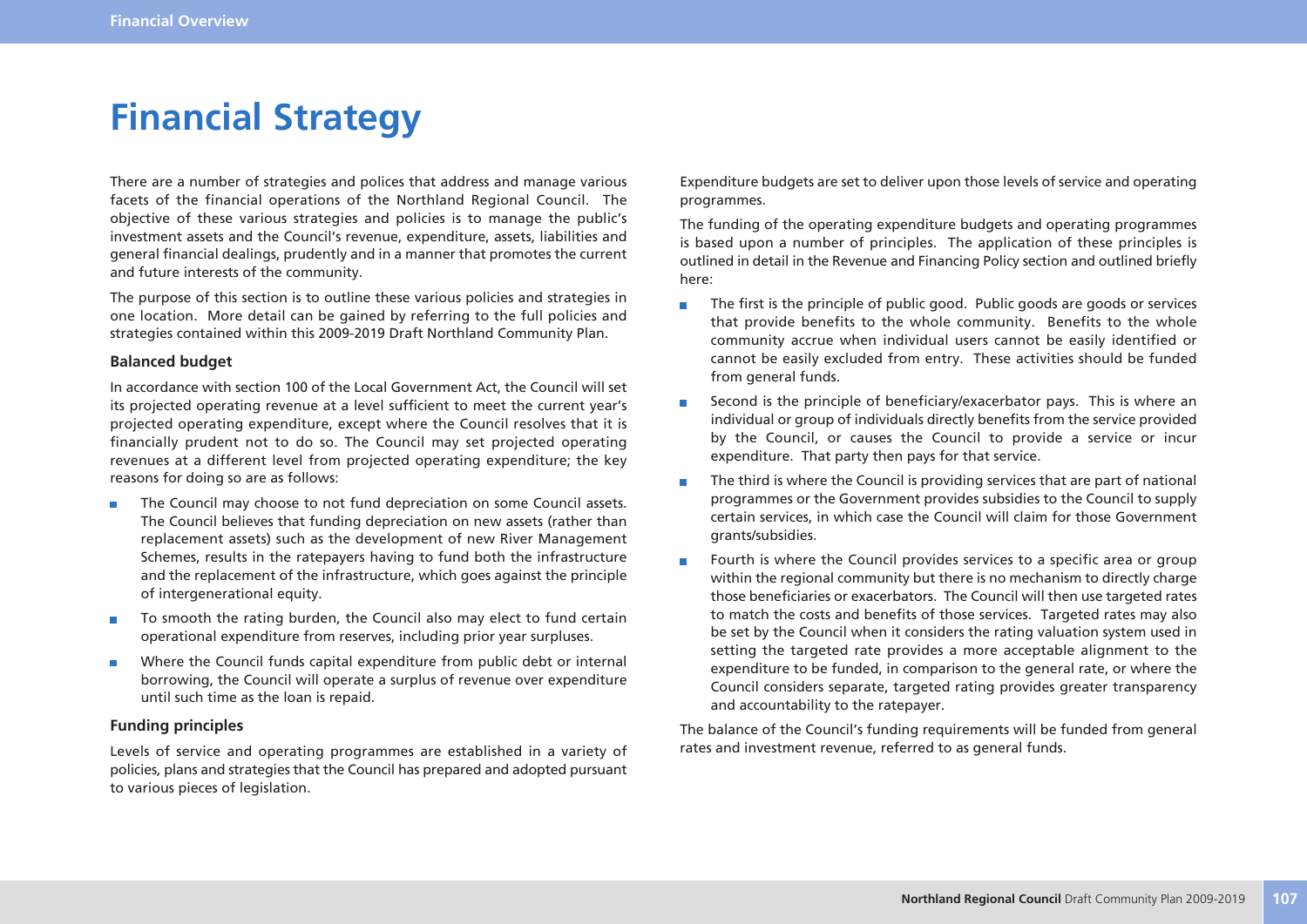## **Financial Strategy**

### **General funding**

General rates are reduced by investment returns. The Council receives investment returns from its treasury, equity, forest and land investments. By using these investment returns to reduce rates, the Council is effectively providing these returns back to the regional community. The Council considers the retention and growth of the investment is important, as investment revenue is allocated to general funds and will be available to reduce the rating burden on ratepayers in Northland, both today and in the generations to come.

Many of the services provided by the Council are used, or are available to be used, equally by all members of the regional community. Those services which relate to democracy and corporate, regional information and engagement and environmental and resource management planning, and other activities which tend to have little or no correlation with property ownership, are funded from the targeted council services rate (formerly known as the targeted fixed environmental rate). This rate is a targeted fixed rate differentiated by location and based on the capital value, determined by the estimate of projected valuation, of the constituent districts of the Northland region.

Those services which have a direct impact on and are in relation to land, including land and river management planning, biosecurity activities including plant and pest control and emergency management, are funded from a rate set on property land values.

The funding impact statement, included in Volume Two of this Community Plan, provides details of the projected funding sources over the ten year period of this plan.

The region's three District Councils collect regional rates. The rates remission and rates postponement policies for the Northland Regional Council are the same as those adopted by the respective District Councils. These policies are set in the rating policies set out in Volume Two of this 2009-2019 Draft Northlandl Community Plan.

### **Council reserves**

Council operates a number of reserves. Some of the reserves were established to set aside funds for specific purposes. Where funds are collected for a specific purpose they can only be spent for the purpose for which they were collected.

The Council has previously elected to set aside a share of proceeds from the net forestry income in a forest income equalisation reserve. The reserve was established to smooth the rating burden and to provide funds for general operating activities after the completion of the forest harvest rotation. The forest harvest rotation was projected to be completed in the 2007-2008 financial year, however the final harvest was deferred due to poor projected returns, and is now due to be completed in the 2009-2010 financial year. In view of the current volatility of the economic climate, where the Council considers it financially prudent to do so, it may utilise the funds from the forestry equalisation reserve to supplement falling investment revenue so as to reduce rate increases during these difficult financial times.

The Council also operates a reserve titled the Land Management Reserve. This reserve consists of surpluses relating to the targeted land management rate. This reserve may be used to fund operating deficits in activity areas that are funded from the targeted land management rate. The reserve may also be used to fund land-based, emergency works including matching Government and other third party contributions to provide financial assistance for emergency and repair work for significant events. To ensure funds are available in times of emergency, the Council considers a reasonable level of reserves of \$1.5 million should be retained over the long term, however this will fluctuate over the short term.

### **Investment assets**

In recognition of the importance of the public's investment assets and the importance of ensuring investment assets are retained for the benefit of future generations, the Council established an investment fund reserve to set aside funds received from the sale of investment assets and capital dividend distributions. This will ensure these funds are available for further reinvestment. In terms of assets and investments, the Council's strategy is to maintain, in real terms, the value of the Council's assets and investments.